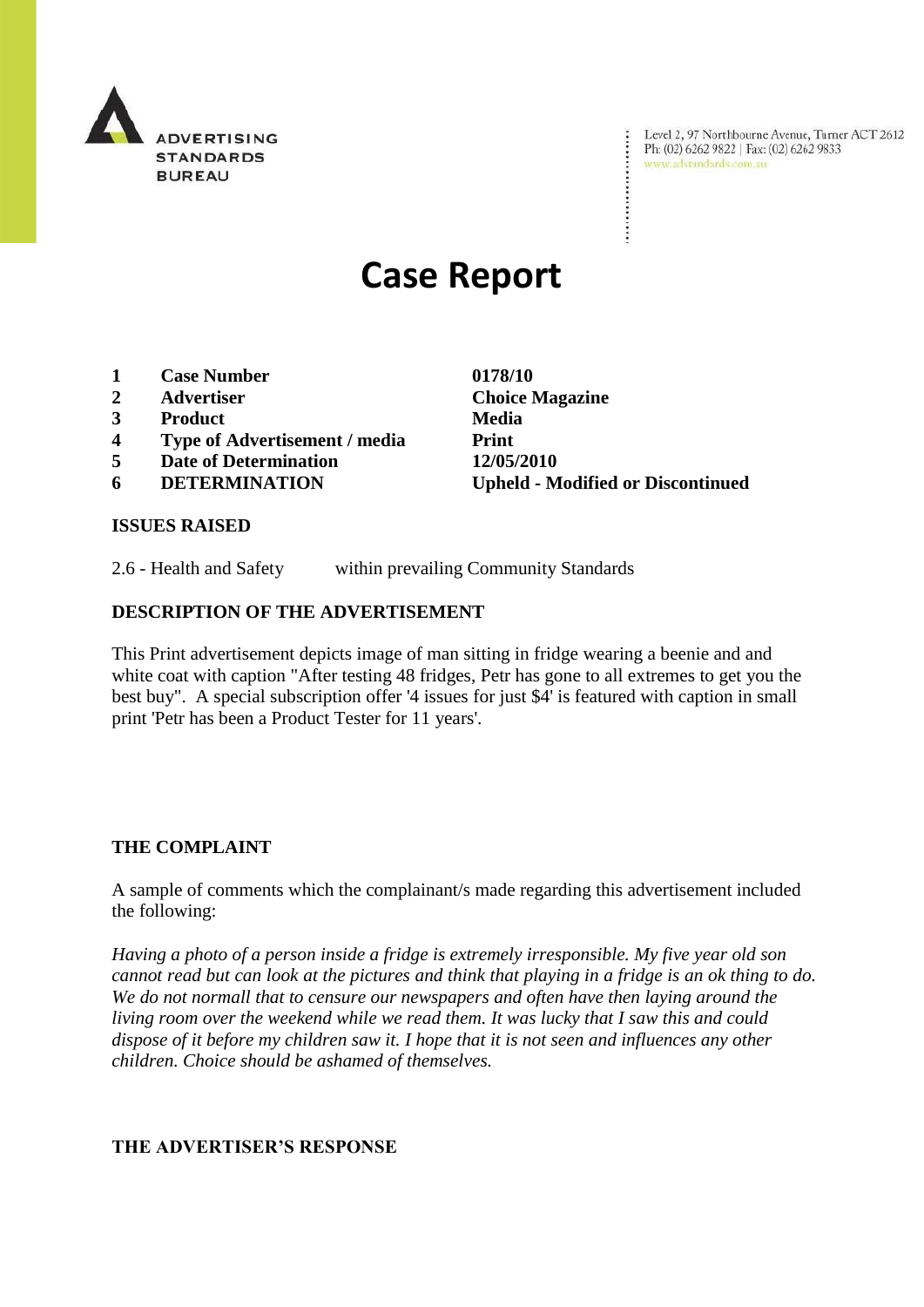Comments which the advertiser made in response to the complainant/s regarding this advertisement include the following:

*On Friday, 9 April 2010 (at 10:19pm) we received an email from the complainant advising of their dissatisfaction concerning the visual of the man in the fridge (front cover of a leaflet). On Monday, 12 April upon reviewing the email we immediately responded via email – refer below:*

*Thank you for your email and feedback.*

*At CHOICE we are always interested to hear about the experiences of our subscribers and consumers, and their views on different topics. This hopefully enables us to stay alert to the concerns of consumers.* 

*We apologise if we indirectly conveyed the irresponsible activity of children (or anybody else) getting inside fridges. This was not our aim. The objective of the visual communication was to illustrate (albeit incorrectly based on your feedback) the extent to which our testers research products.*

*Please accept our apologies and we will cease using this visual.*

*As the leaflet was inserted in a number of other publications (The Monthly, AFR Boss Magazine, Age Melbourne Mag (metro only), AFR Magazine, Gourmet Traveler Wine, New Scientist, Inside Out, Real Living, Country Style), I immediately reviewed the media schedule to see if the leaflet could be withdrawn. Unfortunately the timing requirements to cancel the leaflet had already passed. The magazines were chosen to reflect Choice's readership profile. At Choice, we pride ourselves on our rigorous and independent product testing and service reviews but also championing consumer interests. It was not our intention to cause concern or portray disregard for safety.*

*Although the feedback received from Tmne is the only negative response we have received concerning the leaflet, we are regretful we caused any concern and shall ensure it is not utilised in the future. We shall also ensure there is further rigor in reviewing and approving material before publication.*

*Again, please accept our sincere apology.*

## **THE DETERMINATION**

The Advertising Standards Board ('The Board') considered whether this advertisement breaches Section 2 of the Advertiser Code of Ethics ('the Code').

The Board noted the complainant's concern that children might see this advertisement and think that it is acceptable to climb into a fridge.

The Board considered whether this advertisement complied with section 2.6 of the Code which requires that advertisements not 'depict material that is contrary to prevailing community standards on health and safety.'

The Board noted that there is a level of community concern about safety of children around empty fridges and freezers. The Board noted that, while fridges and freezers are no longer